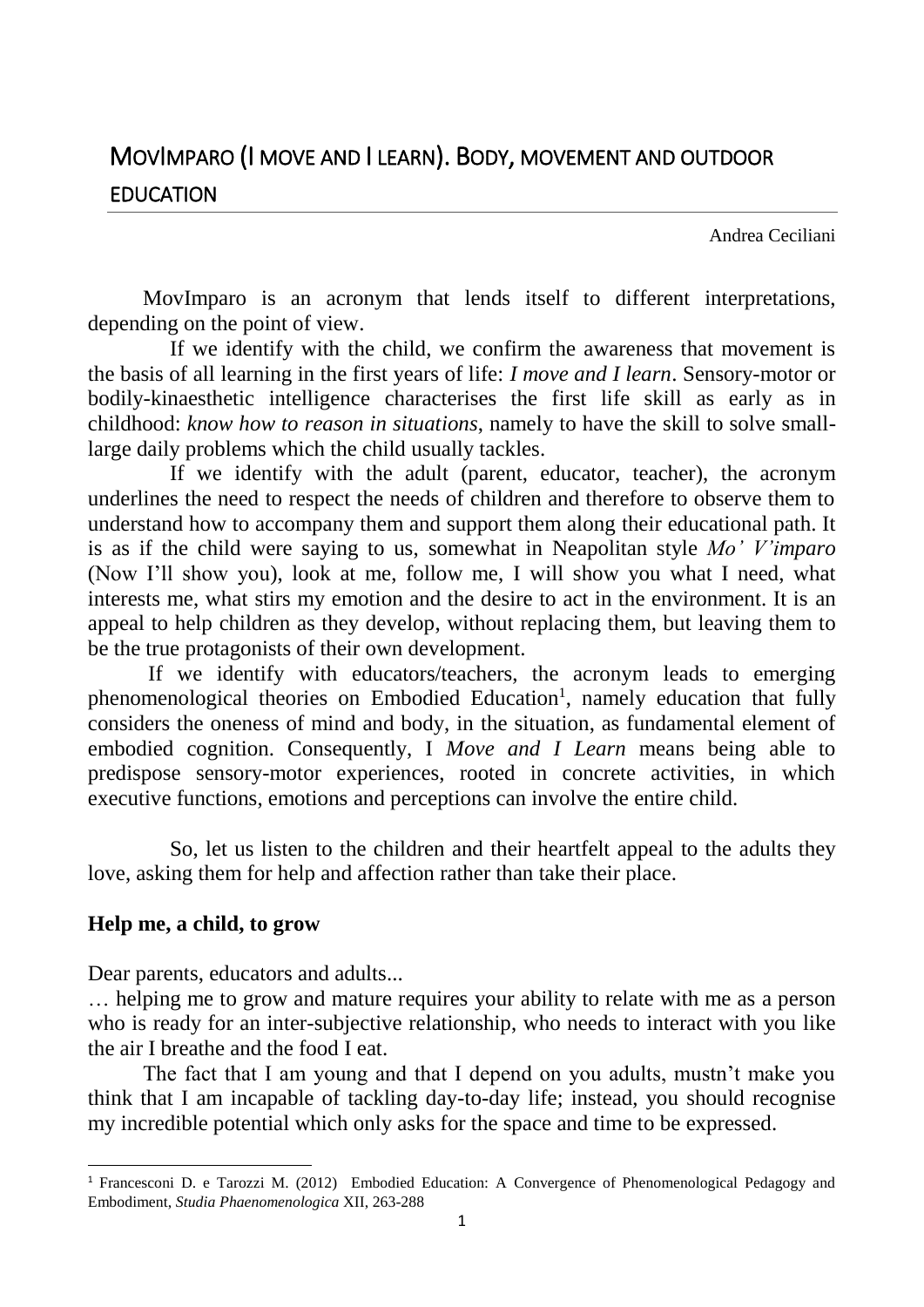My immense love of life, my exuberance, my untiring search for self, must be reflected in the family and the school environment, it must reflect itself in looks that show trust in me, who believe in the immense possibilities that are pushing up inside me like magma in a volcano.

Development is a journey that I want to make with you, perhaps staying one step to the right or to the left, where I am driven by the pleasure of action, without interest, without seeking advantage, just so I can feel the emotion of being a part of the world.

After all, when I was born, I heard you say that I had *come to the world* not into the world, so help me to be the protagonist of my life.

My priority language is sensory-motor action; it is the expression of my intelligence, the greatest asset in the intentional impulse towards the appropriation of the unknown that surrounds me. I know nothing, I have to learn everything.

Curiosity, wonder, amazement, thirst for knowledge, fed by a disproportionate energy, drive me towards the exploration and the discovery of everything that fascinates me and interests me within the environment in which I am allowed to act.

Instead, what astonishment to find your anxieties, your fear of my initiatives, the continuous replacement or limitation that interrupts action and solves all the problems, taking away the enjoyment and enthusiasm of the experience.

What confusion when you tell me to stay still, not to touch, do get down from there, not to climb, or not to slide head down. It dampens my enthusiasm and the pleasure, which I thought I could achieve in what I had chosen to do with joy, is erased by what I have to do to make you happy.

Life is beautiful if pleasant experiences exceed the unpleasant ones, but if the effort exceeds the enjoyment then do not tell me I am playing because, in fact, I am already working. Then, do not get angry if, as soon as I can, I try all the situations you ban, sources of beautiful emotions that you adults no longer understand.

There are many things to learn around me and I do not understand why instead of leaving me free to learn, perhaps alone, you create countless limits and bans which I find difficult to understand, except in your anxiety.

What are you anxious about? That I will hurt myself? Did you never fall when you were children, did you never scrape a knee while playing happily and having fun? You are still here, alive and kicking.

When I play at the limits of my possibilities, I only do it to put myself to the test, to understand how far I can push myself, to try the pleasure of controlling my body in specific situations: I climb, jump down, run fast, etc. These experiences, among others, build my *self-esteem*, make me able to do and act, as long as I don't see your serious and annoyed or, worse, anxious faces.

You also have to think that it is precisely these activities that give me my *sense of responsibility*, develop my caution, the attention to play with risk, because it's fun, and keep me away from danger.

Or, does the anxiety come from the fact that I waste lots of time doing things that you think are not important, instead of learning what you think is crucial and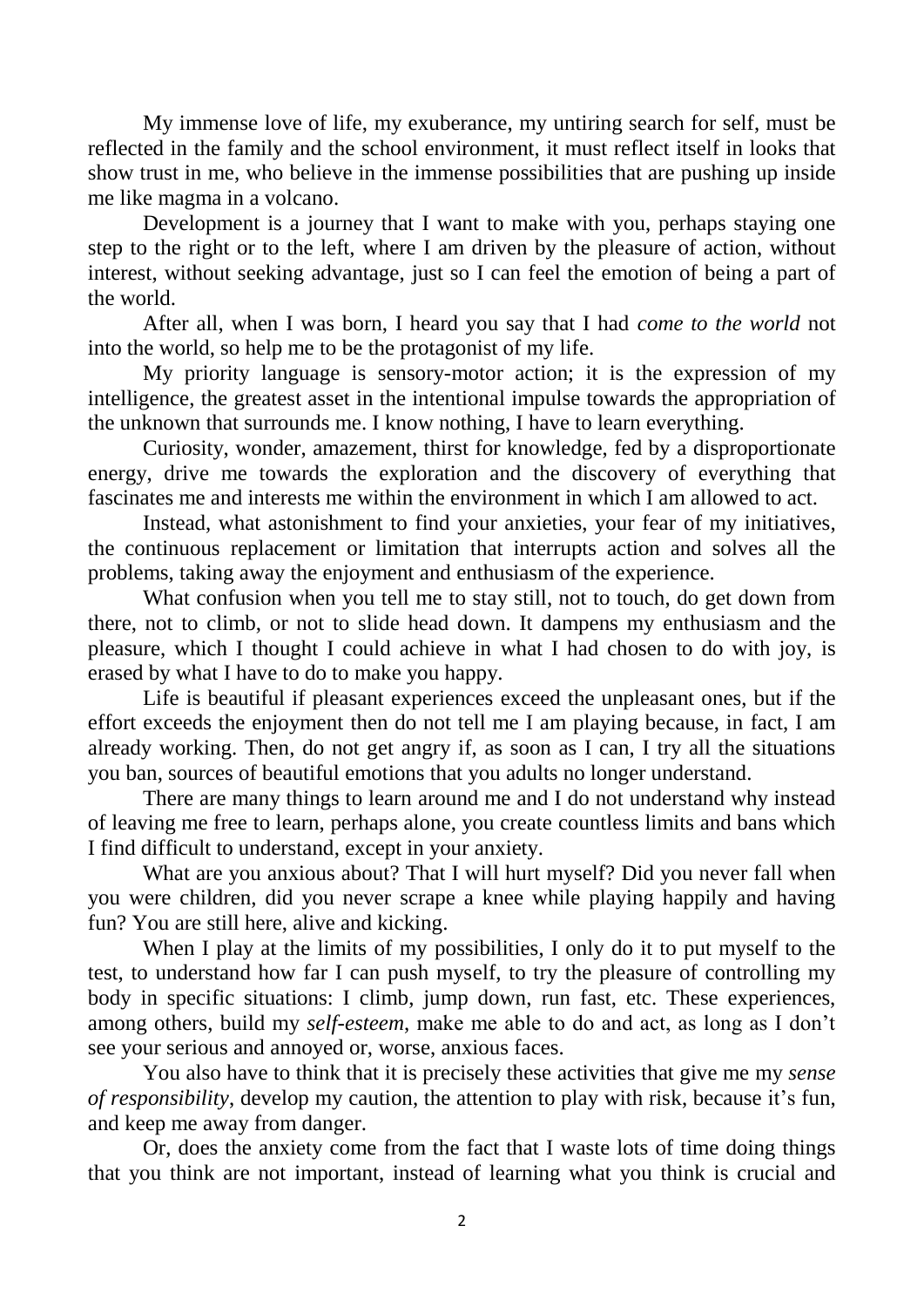necessary? Many years ago, Maria<sup>2</sup>, but Peter<sup>3</sup> says the same thing today, argue that we children are able to *learn by ourselves* if left free to act. So, where is the problem?

Does my learning have to satisfy your performance expectations, the results that you have set yourselves without my knowledge? Now I understand why you forced me to keep an upright position inside that walker, where I perceived the great expectation for the moment in which I would stand to take my first step. What a pity, I would have liked so much to crawl around the house, instead of living inside that contraption that took away my freedom and possibility to act.

I often perceive your anxiety towards error and failure. To tell the truth, I do not know what they are because for me everything is experience and important for my development. When I am free to play or explore, I can allow myself the luxury to fail and make a mistake because by doing so I learn to act better and with greater precision in subsequent experiences. Don't grandparents say: "practice makes perfect!" So, what is the problem?

Is this anxiety going to spread to all the learning that awaits me during my development? If so, I think I will be exhausted within the first ten years of my life.

 If, instead, we all agreed with each other, parents, educators and myself, wouldn't it be an intelligent and productive thing? Perhaps we could give ourselves some shared *rules*, *habits*, *and educational guidelines* to respect at school and at home. Experts call it *educational alliance* and it guarantees me equal treatment at home and at the crèche. I accept it because I have no fear of the rules as long as they are useful to everyone: to you, to calm the excessive anxiety towards what can happen to me; to me, to allow me to experience engaging and emotional educational situations.

Of course, if you adults do not talk to each other it works one way at the crèche, another way at home, and I don't understand anything. I get confused and disorientated. If, instead, we cooperate and each one plays its own part in harmony with the others, I think it is called *positive interdependence,* quality will be given to all the educational activity that concerns me and everyone will benefit from it.

If you truly want to care for me, you will have to find some way to create that atmosphere which allows me to express myself authentically and naturally, far from your expectations and close to my *real needs*.

What are my real needs? This is a good question, which I can try to answer by giving you some advice on what you can do about it:

- Observe me to get to know and understand me.
- Accompany me in my activities without replacing me but appreciating my commitment and my action.
- Guarantee me opportunities to freely explore and play. I can learn many things and develop my personality in these activities.
- Respect my timing, which is longer than yours and only apparently dispersive.

**.** 

<sup>2</sup> Montessori M. (2014), *La scoperta del bambino*, Milano: Garzanti Editore.

<sup>3</sup> Gray P. (2015) Lasciateli giocare, Torino: Einaudi